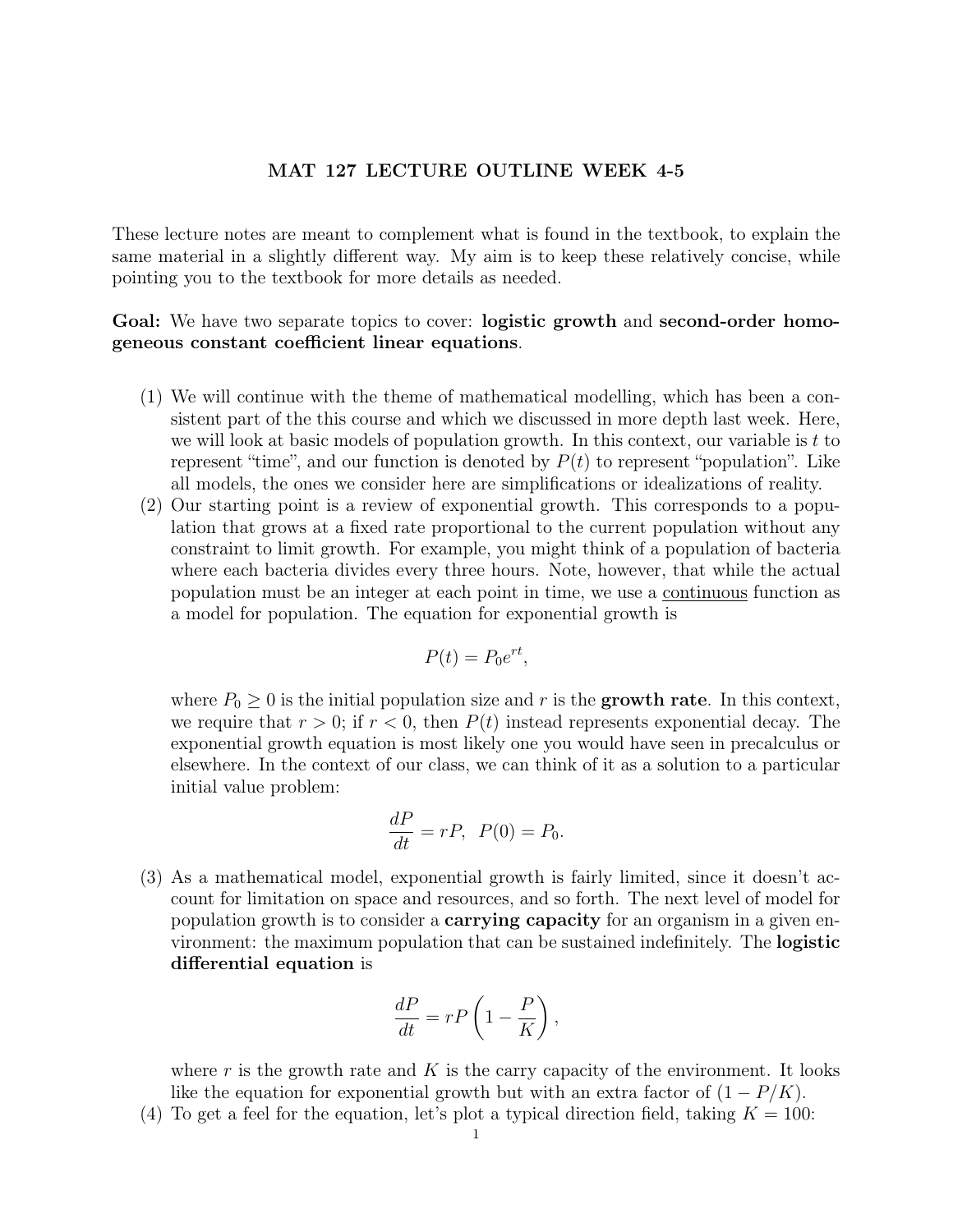

The qualitative features should be evident: if  $P$  is small, then the population increases in a way very similar to exponential growth. Once  $P$  gets close to 100, the rate of growth tails off, and P approaches 100 in the limit. If the initial population is larger than 100, then the population declines until 100 is reached. There are two equilibrium solutions at 0 and 100. What is their asymptotic stability? Can you give an interpretation of this?

Certainly, the logistic growth model is an improvement over the exponential growth model. However, you might think about its limitations. For example, it doesn't directly account for interactions between populations of different organisms.

- (5) The logistic growth equation is autonomous, since it does not depend on time. For this reason, it can analyzed using a phase line: to represent on a vertical line the zones where  $P$  is either increasing, decreasing, or flat.
- (6) The logistic equation can be solved using separation of variables, as we've practiced in the previous section. We set this up as

$$
\int \frac{1}{P(1 - P/K)} dP = \int r dt.
$$

The left-hand side can be written using partial fractions and then integrated, giving:

$$
\int \frac{1}{P} + \frac{1}{K - P} dP = \ln |P| - \ln |K - P| + C = \ln \left| \frac{P}{K - P} \right| + C.
$$

The right hand side integrates to  $rt + C$ . Together (and consolidating the constants of integration into a single constant  $C$ ), this gives

$$
\ln\left|\frac{P}{K-P}\right| = rt + C.
$$

Exponentiating and removing the absolute value signs gives

<span id="page-1-0"></span>
$$
\frac{P}{K - P} = C_1 e^{rt},
$$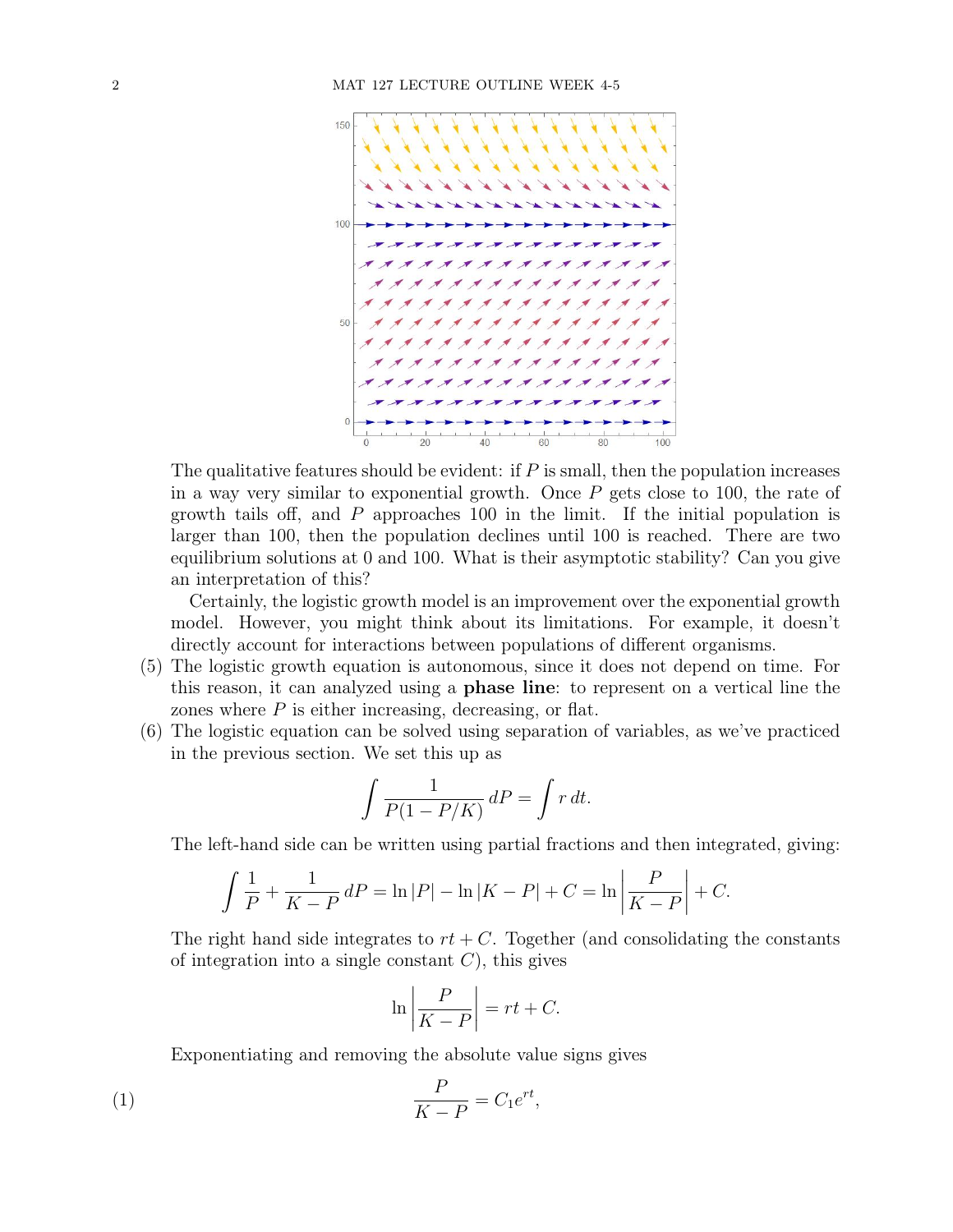where  $C_1$  is a real constant. With some algebra, we can solve for  $P$  to get

$$
P(t) = \frac{C_1 K e^{rt}}{1 + C_1 e^{rt}}
$$

as the general solution. We can now use the initial value  $P(0) = P_0$  to determine the constant  $C_1$ . Here, it's more convenient to use the equation  $(1)$  above. This gives  $C_1 = P_0/(K - P_0)$ . With some more algebra, we get

$$
P(t) = \frac{P_0 K e^{rt}}{K - P_0 + P_0 e^{rt}}.
$$

(7) Here's a typical problem, taken from the textbook: Suppose that a butterfly sanctuary has a capacity of 2000 butterflies and an initial population of 400. After two months, you observe that the population is at 800. Use the logarithmic growth model to predict how long it will take to reach a population of 1500 butterflies.

We are given that  $K = 2000$ , but we are not given the growth rate r. However, according to  $(1)$ , we have

$$
\frac{800}{2000 - 800} = \frac{400}{2000 - 400}e^{r \cdot 2},
$$

which simplifies to

$$
\frac{2}{3} = \frac{1}{4}e^{2r}.
$$

So  $r = \ln(8/3)/2$ . We can now use [\(1\)](#page-1-0) again to solve the problem: the time t with population  $P(t) = 1500$  occurs when

$$
3 = \frac{1500}{2000 - 1500} = \frac{1}{4}e^{\ln(8/3)t/2}.
$$

Solving for t gives

$$
t = \frac{2\ln(12)}{\ln(8/3)} \approx 5.07
$$
 months.

(8) Now we switch to the second topic: 2nd order homogeneous constant coefficient linear equations. This is a lengthy way to refer to differential equations of the form

$$
y'' + by' + cy = 0,
$$

where  $y = y(x)$  and b, c are real numbers. Let's elaborate on the terminology. The word "homogeneous" here means that the right-hand side of the equation is 0. A "linear" equation would allow for something of the form  $y'' + b(x)y' + c(x)y = 0$ , i.e., the coefficients b and c are actually functions of  $x$ . But here we have specified that the equation has "constant coefficients", so  $b$  and  $c$  are just constants.

(9) The DE notes posted on the course website already give an overview of this topic. Instead of duplicating what is already written, I'll just make a few supplementary remarks. First is a word regarding applications: these equations commonly show up when describing an object in motion subject to some force (recall that a force causes acceleration on the object, which corresponds to a second derivative). We've already seen one simple example of this in the form of projectile motion, where the force is due to gravity. A second example is an oscillating spring. Imagine a spring attached to the ceiling and hanging down vertically and a weight attached to the bottom of the spring. The spring is subject to a restoring force that acts on the weight if it